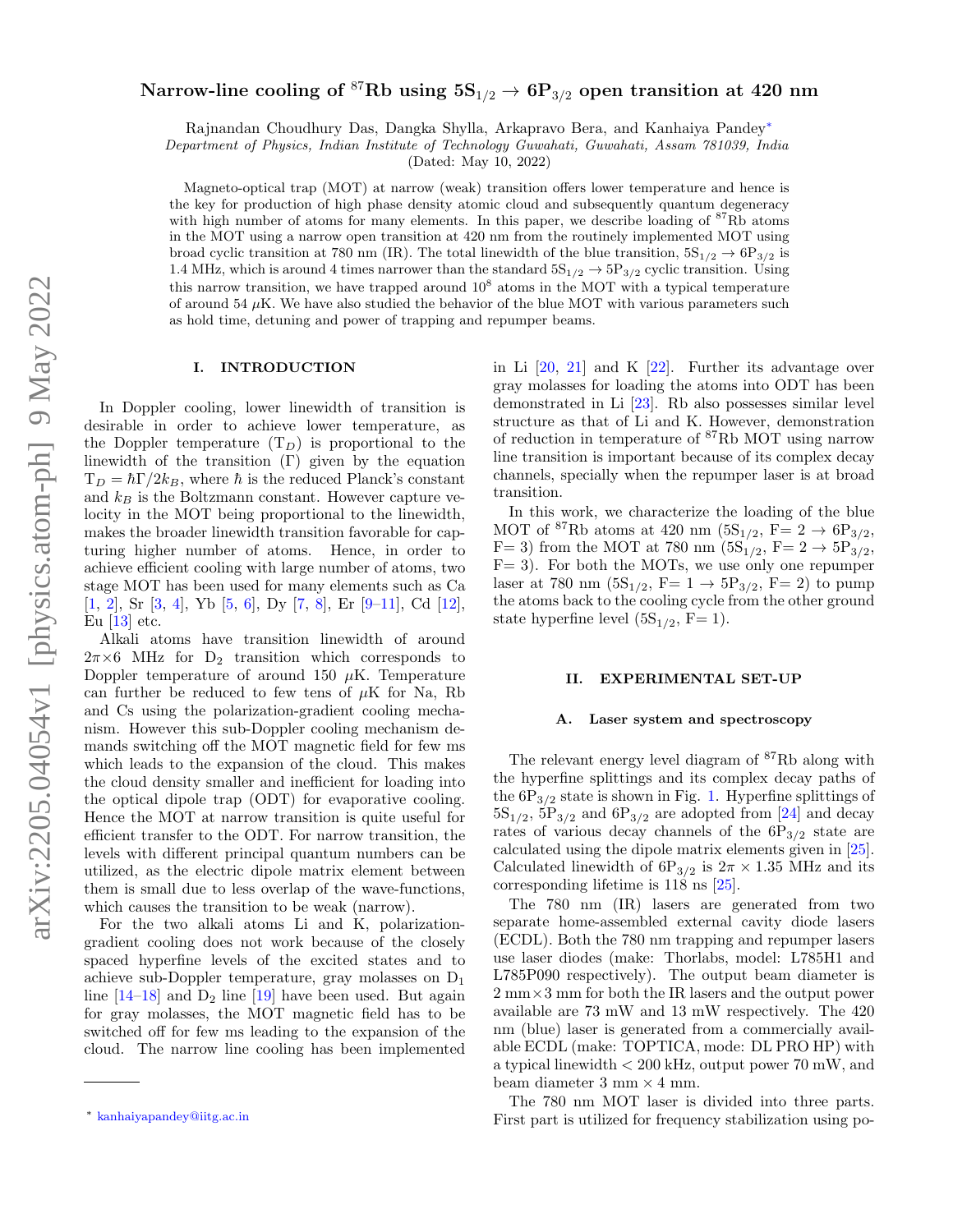

<span id="page-1-0"></span>FIG. 1. (Color online) The relevant energy levels of  ${}^{87}Rb$ with the hyperfine splittings and various decay paths of the  $6P_{3/2}$  state. Decay rates, linewidth of the excited state and the hyperfine splittings are shown in MHz unit.

larization spectroscopy technique [\[26\]](#page-6-8) as shown in Fig. [2](#page-1-1) (a). The Rb vapor cell is heated up to 50 °C inside an oven using two peltier coolers to improve the signal to noise ratio of the absorption spectrum. Peltier coolers are placed beneath the cell closer to its edge to avoid coating on the windows. Power of the control and probe beams are around 500  $\mu$ W and 300  $\mu$ W respectively. The laser is locked to the  $5S_{1/2}$ ,  $F = 2 \rightarrow 5P_{3/2}$ ,  $F = (2, 3)$  crossover peak of the <sup>87</sup>Rb absorption spectrum. Its second part is sent through an acousto-optic modulator (AOM) at frequency  $+2 \times 66.5$  MHz in double pass configuration and is used for imaging the MOT cloud after cleaning the spatial modes to a Gaussian. This AOM is used mainly for three purposes: firstly, for fast switching of the imaging beam, secondly for scanning the imaging beam frequency to find the resonance of the MOT beam, and thirdly to change the detuning of the imaging beam. Double pass configuration is chosen as it prevents misalignment when detuning of the imaging beam is changed. The third part is used as trapping beam for the IR MOT after frequency shifting by  $+123.5$  MHz in single pass configuration through AOM. This AOM is used for fast switching and power variation of the 780 nm trapping beam.

The 780 nm repumper laser is also divided into three parts. First part is sent to the same vapor cell where the spectroscopy of the 780 nm MOT laser is done. Separation between the IR MOT probe beam and repumper probe beam is around 7-8 mm. The repumper laser is frequency stabilized at  $5S_{1/2}$ ,  $F = 1 \rightarrow 5P_{3/2}$ ,  $F = 2$ transition again using polarization spectroscopy [\[26\]](#page-6-8) as



<span id="page-1-1"></span>FIG. 2. (Color online) (a) Polarization spectroscopy scheme for 780 nm MOT and repumper lasers. (b) Double resonance spectroscopy scheme for 420 nm laser. Figure abbreviations: DM: dichroic mirror, M: mirror, PBS: polarizing beam splitter, PD: photo-detector. 780 nm and 420 nm beams are shown in red and blue color respectively.

shown in Fig. [2](#page-1-1) (a). The power of the control and probe beams are 2 mW and 25  $\mu$ W respectively. The second part is sent to the MOT chamber after mixing it with the MOT beams. The third part is sent as probe beam to another Rb vapor cell for double resonance spectroscopy of the 420 nm laser with similar scheme as [\[27,](#page-6-9) [28\]](#page-6-10).

The 420 nm laser is divided into two parts. First part is sent to the second vapor cell through an AOM at frequency  $-2 \times 88.0$  MHz in double pass configuration and is used as a control (with power of around 800  $\mu$ W) in the co-propagation configuration with 780 nm repumper laser which is stabilized at  $5S_{1/2}$ , F= 1  $\rightarrow$  5P<sub>3/2</sub>, F= 2 transition. The IR repumper laser acts as a probe and is monitored at photo-detector as shown in Fig. [2](#page-1-1) (b). The power of this IR laser is around 100  $\mu$ W. In order to remove intensity noise of the laser and improve the signal to noise ratio of the double resonance spectrum, we use another reference IR beam which passes through the same cell and falls on another photo-detector. Both the photo-detectors are in A−B configuration. The error signal to lock the blue laser is generated by modulating the AOM at 50 kHz and it is locked to the  $5S_{1/2}$ ,  $F = 1 \rightarrow$  $6P_{3/2}$ , F = 2 transition. The same AOM is also used for changing the detuning of the 420 nm trapping beam. Single mode operation and the wavelength of the 420 nm laser is monitored using a wavelength meter (make: Highfinesse GmbH, model: WS7-60). Second part of the blue beam is frequency up-shifted by 93.0 MHz using an AOM in the single pass configuration and is sent to the mixing scheme, where it is overlapped and co-propagated with the 780 nm MOT and repumper beams as shown in Fig. [3](#page-2-0) (a) before sending it to the MOT chamber. This AOM is also used for fast switching and power variation of the 420 nm trapping beam.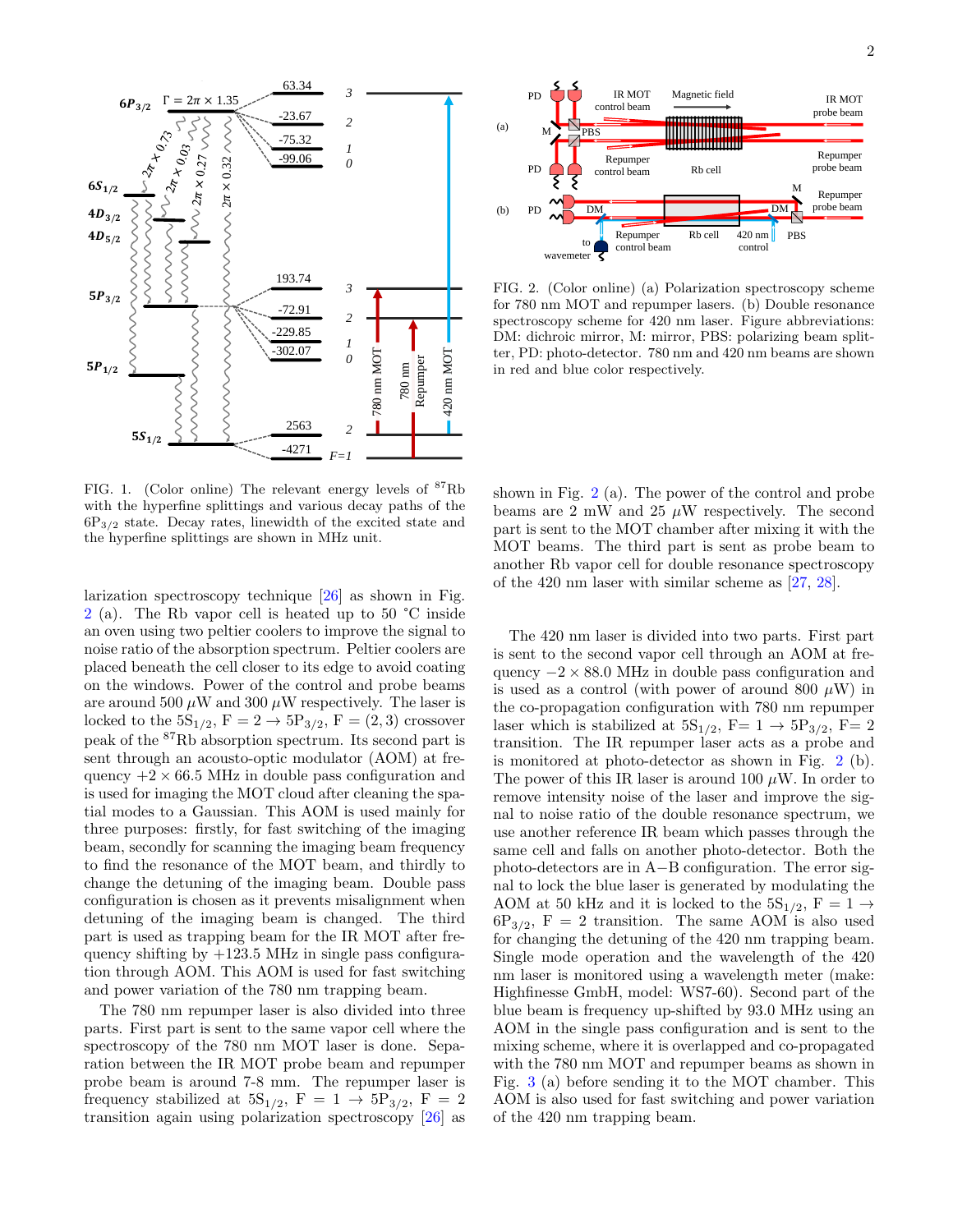



<span id="page-2-0"></span>FIG. 3. (Color online) (a) Mixing scheme of the IR MOT, repumper and blue MOT beams. (b) Top view of the MOT setup. Figure abbreviations: A: anti-Helmholtz coil, D: Rb dispenser, DM: dichroic mirror, F: electric feedthrough, FWC: 4 way cross, G: glass chamber, GV: all metal gate valve, HWP:  $\lambda/2$  wave-plate, L<sub>1</sub>: plano-concave lens, L<sub>2</sub>: plano-convex lens, M: mirror, PBS: polarizing beam splitter, S: Quartz to metal seal, QWP: dual  $\lambda/4$  wave-plate,  $\sigma_{+}$ : co-propagating MOT beams in  $\sigma_{+}$  configuration. 780 nm and 420 nm beams are shown in red and blue color respectively.

# B. MOT set-up

The 780 nm trapping, repumper and 420 nm trapping beams are overlapped and co-propagated in the mixing scheme as shown in Fig. [3](#page-2-0) (a). Three beams are derived in such a way that polarization of the trapping beams are identical in each of the three arms. Then the three beams are made circularly polarized using dual  $\lambda/4$  waveplates and are expanded individually by 10 times using Galilean telescopes consisting of a pair of plano-concave and plano-convex lens of focal length,  $f = -25$  mm and 250 mm respectively. The expanded beams are then sent to the MOT chamber and retro-reflected back with the combination of a mirror and a dual  $\lambda/4$  wave-plate. **EXERCUSE THE SURFACE CONSULTER THE ENERGY (EXERCUSE THE SURFACE CONSULTER SURFACE CONSULTER SURFACE CONSULTER SURFACE CONSULTER SURFACE CONSULTER SURFACE CONSULTER SURFACE CONSULTER SURFACE CONSULTER THE SURFACE CONSULTE** 

The schematics of the MOT set-up is shown in Fig. [3](#page-2-0) (b). The MOT chamber used in this work is a rectangular glass chamber with dimension 7.5 cm  $\times$  2.5 cm  $\times$  2.5 cm. It is connected to an ion pump (pumping speed  $75 \frac{1}{s}$ ) through a 4-way cross. The pressure inside the vacuum chamber is around 10<sup>−</sup><sup>10</sup> mbar. Atomic rubidium vapor is dispensed into the chamber by passing 2.2 A current to a dispenser (AlfaSource Rubidium, model: AS-Rb-0090-2C-RbBi40) through the electric feedthrough at

<span id="page-2-1"></span>FIG. 4. (Color online) Time sequence along with the corresponding experimental parameters for loading the IR and blue MOT and characterization of the MOT cloud. The coil current of 1 A corresponds to the magnetic field gradient of around 18 Gauss/cm. The ON (OFF) state of the camera trigger and 780 nm imaging beam is referred as 1 (0). Three images captured at each cycle (i) image with MOT cloud, (ii) reference beam, and (iii) background are shown as I, Ref, and BG respectively. The axes are not to scale.

kept fixed throughout the work except for the lifetime measurement where dispenser current is varied from 1.8 A to 2.4 A. The distance between the opening mouth of dispenser to the MOT center is around 6 cm.

One pair of coils each having inner diameter 7 cm, outer diameter 13 cm, thickness 3 cm and 500 number of turns in an anti-Helmholtz configuration is used to create magnetic-field gradient of around 18 Gauss/cm at the center of the MOT chamber by passing current,  $I = 1$  A. Three pairs of shim coils surrounding the MOT chamber are also used (not shown in the schematics) to null the stray magnetic-field. Fast switching of the magnetic field is done using an insulated-gate bipolar transistor (IGBT) based high current switch. The switching off time of the coil is around 20  $\mu$ s.

Time sequence along with the corresponding experimental parameters for loading the IR and blue MOT as well as the characterization of the MOT cloud are shown in Fig. [4.](#page-2-1) Various parameters of the MOT such as number of atoms, number density, temperature, and lifetime are determined by performing the absorption imaging of the MOT at  $5S_{1/2}$ , F= 2  $\rightarrow$  5P<sub>3/2</sub>, F= 3 close transition using the imaging beam derived from the 780 nm MOT laser as explained in the section [II A.](#page-0-1) Power of the imaging beam is around  $3 \mu W$  and its diameter is 20 mm (peak intensity  $0.002$  mW/cm<sup>2</sup>). The imaging beam is switched on only for 100  $\mu$ s during imaging.

Images are captured on a CMOS camera (make: Thorlabs, model: CS135MUN) using 1-f imaging system of de-magnification 0.3342. Exposure time of the camera is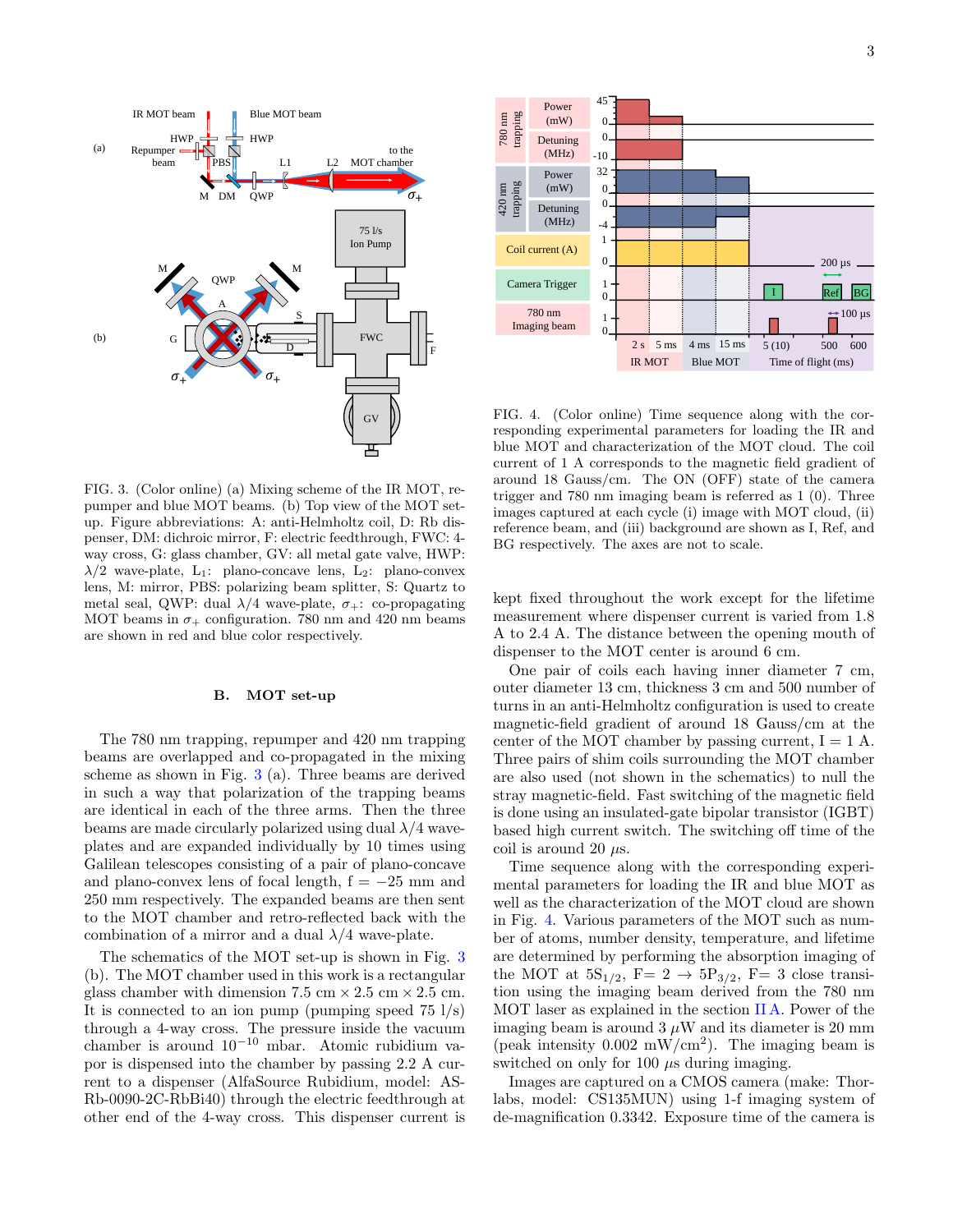kept at 200  $\mu$ s. Three images (i) image with MOT cloud, (ii) Reference beam, and (iii) Background are captured using the time sequence shown in Fig. [4](#page-2-1) to determine the size of the cloud and the number of atoms. Same sequence is executed twice but with two different time of flights  $(TOF)$  at 5 ms and 10 ms, to measure the temperature of the MOT.

## III. RESULTS

# A. IR MOT

First, the atoms are loaded in an IR MOT using 780 nm trapping beam at 45 mW power and -10 MHz detuning for 2 s. In order to lower the temperature of the IR MOT, we lower the power of the 780 nm trapping beam to 10 mW for 5 ms using the time sequence as shown in Fig. [4.](#page-2-1) The parameters are set by conducting an experiment using a little bit different set-up of the 780 nm MOT laser in master-slave configuration. In this set up, the master laser is locked to the atomic transition and a part of the beam of this laser is up-shifted using an AOM in double pass configuration and used for seeding the slave laser. The slave laser remain seeded for the AOM frequency variation of around 13 MHz which allows us to vary the MOT laser detuning by 26 MHz. We observe that at the given parameters,  $\sim 10^8$  number of atoms are trapped in the IR MOT at typical temperature of around 400  $\mu$ K. The loading time of the IR MOT is around 1.5 s.

## B. Blue MOT

Atoms are then loaded into the blue MOT by turning off the IR MOT beam, but keeping the blue MOT beam on for 4 ms at maximum available power of the 420 nm trapping (32 mW) and repumper (10.2 mW) beams. Number of atoms transferred to the blue MOT is monitored for various detuning of the blue MOT laser in the loading phase at this fixed power and is shown in Fig. [5](#page-3-0) (a). From the plot, it is found that the number of atoms transferred to the blue MOT increases as the detuning of the blue MOT laser is changed from −6 MHz to −4 MHz and then decreases as the detuning is changed towards the resonance. At −4 MHz detuning of the 420 nm trapping beam, maximum number of atoms  $(1.2 \times 10^8)$  are transferred to the blue MOT. This detuning is hence used throughout the work for loading the blue MOT.

Next, to see the effect of the power of the blue MOT laser, we vary its power and monitor the number of atoms in the blue MOT. Detuning of the blue MOT is kept at −4 MHz and the power of the repumper beam is kept at maximum. From the Fig. [5](#page-3-0) (b), it is clear that the number of atoms first increases with increase in power of the blue MOT laser and then saturates at high power. It seems that 32 mW power of the blue MOT laser is good



<span id="page-3-0"></span>FIG. 5. (Color online) Number of atoms is shown as a function of (a) 420 nm MOT laser detuning in loading phase, (b) total 420 nm MOT laser power and (c) 780 nm repumper power. In (a) and (b) repumper laser is kept at its maximum available power, 10.2 mW. In (b) and (c) detuning of the 420 nm trapping beam in loading phase is kept at -4 MHz. In (a) and (c) power of the 420 nm MOT beam is kept at its maximum available power, 32 mW.

enough for the efficient transfer and is used throughout the work for loading the blue MOT.

To check the required power of the repumper, we again monitor the number of atoms in the blue MOT vs the repumper power as shown in Fig. [5](#page-3-0) (c). The power of the blue MOT laser is kept at maximum and its detun-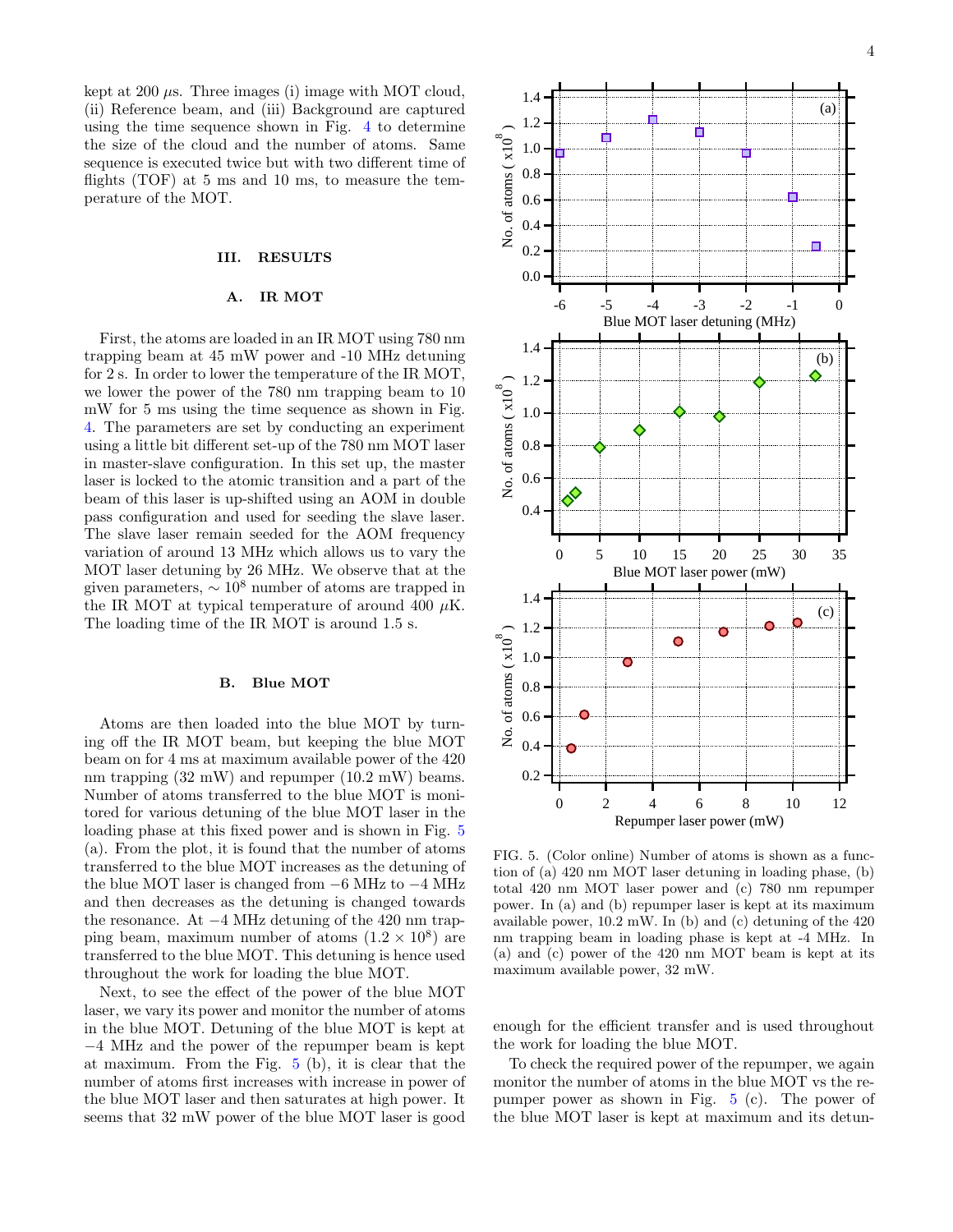

5



<span id="page-4-0"></span>FIG. 6. (Color online) Radius of the cloud along horizontal (red circle) and vertical (green diamond) directions versus hold time in the blue MOT are shown for short hold time. Exponential fits are shown as dashed lines, with 1/e time of 4.7 ms and 2.9 ms for horizontal and vertical direction respectively. Images were captured at 0.5 ms time of flight after release from the trap.

ing is kept at −4 MHz. We observe similar pattern as that with the blue MOT laser power. Number of atoms first increases with increase in repumper power and then saturates to a maximum at high power of the repumper beam. We observe that 10.2 mW of repumper power is good enough to capture  $1.2 \times 10^8$  atoms in the blue MOT.

After transferring the atoms from the IR MOT to the blue MOT, we lower the power of the blue MOT laser and vary the hold time and the detuning of the blue MOT laser. For fixed power and detuning, we observe that the radius of the blue MOT decreases exponentially with the hold time, signifying the cooling of the MOT cloud. Fig. [6](#page-4-0) shows its typical variation with the hold time at 10 mW power and −2 MHz detuning. The radii data are fitted to exponential decay function and it is found that blue MOT size equilibrate with 1/e relaxation time of 4.7 ms and 2.9 ms for horizontal and vertical direction respectively. It is also clear from the graph that the MOT cloud does not change its size typically after 15 ms hold time and hence the power of the blue laser is lowered for 15 ms for further studying the effect of blue laser detuning on number of atoms and temperature.

Next we fix the hold time as 15 ms, vary the detuning of the blue MOT laser at 10 mW and study the behavior of the blue MOT by monitoring the the number of atoms and temperature of the blue MOT. Number of atoms are measured by probing the MOT cloud using the time sequence shown in Fig. [4](#page-2-1) at TOF 5 ms and its variation with detuning are shown in Fig. [7](#page-4-1) (a).We observe that the number of atoms remains almost constant ( $\sim 1.1 \times$ 10<sup>8</sup> ) in the range of −4 MHz to −2 MHz of the detuning of the blue MOT laser and then decreases as the detuning is changed towards zero.

Temperature of the cloud is determined by measur-



<span id="page-4-1"></span>FIG. 7. (Color online) (a) No. of atoms, and (b) Temperature of the Blue MOT are shown as a function of the blue MOT laser detuning. Number of atoms (green diamond) are probed at 5 ms time of flight and temperatures of cloud (red circle) are measured from time of flight measurement at 5 ms and 10 ms.

ing the cloud size at two different TOF using the same time sequence executed twice but with TOF 5 ms and 10 ms. Its variation with detuning of the blue MOT laser is shown in Fig. [7](#page-4-1) (b). We observe that at  $-2$ MHz, the temperature of the blue MOT is minimum and it is around 54(10)  $\mu$ K. Temperature increases slowly to around 80  $\mu$ K as the deturning is further increased towards −4 MHz from the point of minimum, and it increases rapidly to around 170  $\mu$ K as the detuning is changed towards resonance.

Number of atoms in the blue MOT at the minimum temperature of 54  $\mu$ K is ~ 1.1 × 10<sup>8</sup> and the corresponding number density is  $\sim 1.0 \times 10^{10}$  cm<sup>-3</sup>.

To determine the lifetime of the blue MOT, we monitor the number of atoms in the blue MOT at different hold time. We observe that the number of atoms decreases exponentially with hold time as shown in Fig. [8.](#page-5-13) The lifetime of the blue MOT is determined by fitting the data with exponentially decay function. It is found that the lifetime of the blue MOT is around 0.5 s at dispenser current of 2.2 A.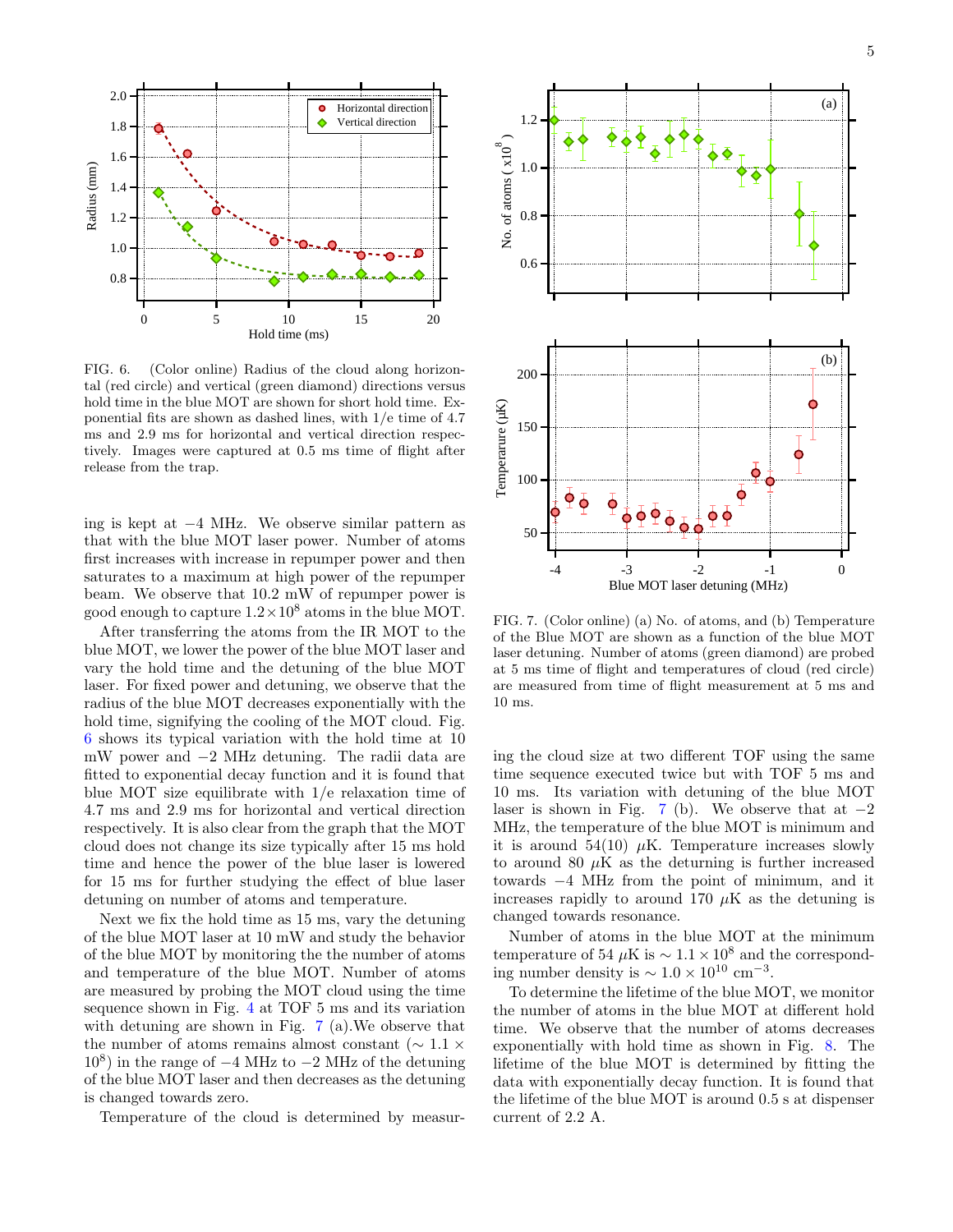

<span id="page-5-13"></span>FIG. 8. (Color online) Lifetime of the blue MOT. No. of atoms is shown versus the hold time in the blue MOT at three dispenser current:  $I = 1.8$  A (green diamond),  $I = 2.2$ A (violet square), and  $I = 2.4$  A (red circle). The data are fit to exponential decays (solid lines) and the corresponding lifetimes are shown in the top inset. No. of atoms are probed at 0.5 ms TOF.

We also study the effect of dispenser current on the number of atoms in the blue MOT and its lifetime. A trade off between the maximum number of trapped atoms and the lifetime of the blue MOT is observed. It is found that with increase in dispenser current, lifetime of the MOT decreases as shown in Fig. [8](#page-5-13) (inset), although the maximum number of atoms in the blue MOT increases.

- <span id="page-5-0"></span>[1] E. A. Curtis, C. W. Oates, and L. Hollberg, Quenched narrow-line laser cooling of  ${}^{40}$ Ca to near the photon recoil limit, Phys. Rev. A 64[, 031403 \(2001\).](https://doi.org/10.1103/PhysRevA.64.031403)
- <span id="page-5-1"></span>[2] E. A. Curtis, C. W. Oates, and L. Hollberg, Quenched narrow-line second- and third-stage laser cooling of 40ca, [J. Opt. Soc. Am. B](https://doi.org/10.1364/JOSAB.20.000977) 20, 977 (2003).
- <span id="page-5-2"></span>[3] H. Katori, T. Ido, Y. Isoya, and M. Kuwata-Gonokami, Magneto-optical trapping and cooling of strontium atoms down to the photon recoil temperature, [Phys. Rev. Lett.](https://doi.org/10.1103/PhysRevLett.82.1116) 82[, 1116 \(1999\).](https://doi.org/10.1103/PhysRevLett.82.1116)
- <span id="page-5-3"></span>[4] T. Yang, K. Pandey, M. S. Pramod, F. Leroux, C. C. Kwong, E. Hajiyev, Z. Y. Chia, B. Fang, and D. Wilkowski, A high flux source of cold strontium atoms, [The European Physical Journal D](https://doi.org/10.1140/epjd/e2015-60288-y) 69, 226 (2015).
- <span id="page-5-4"></span>[5] T. Kuwamoto, K. Honda, Y. Takahashi, and T. Yabuzaki, Magneto-optical trapping of yb atoms using an intercombination transition, [Phys. Rev. A](https://doi.org/10.1103/PhysRevA.60.R745) 60, [R745 \(1999\).](https://doi.org/10.1103/PhysRevA.60.R745)
- <span id="page-5-5"></span>[6] K. Pandey, K. D. Rathod, A. K. Singh, and V. Natarajan, Atomic fountain of laser-cooled yb atoms for precision measurements, Phys. Rev. A 82[, 043429 \(2010\).](https://doi.org/10.1103/PhysRevA.82.043429)
- <span id="page-5-6"></span>[7] M. Lu, S. H. Youn, and B. L. Lev, Spectroscopy of a narrow-line laser-cooling transition in atomic dysprosium, Phys. Rev. A **83**[, 012510 \(2011\).](https://doi.org/10.1103/PhysRevA.83.012510)
- <span id="page-5-7"></span>[8] T. Maier, H. Kadau, M. Schmitt, A. Griesmaier, and T. Pfau, Narrow-line magneto-optical trap for dyspro-

Maximum of  $5 \times 10^7$  atoms can be trapped in the blue MOT with maximum lifetime of 0.8 s at 1.8 A dispenser current. 4 fold increase in number of trapped atoms to  $2 \times 10^8$  are achieved by increasing the dispenser current to 2.4 A at the expense of decrease in lifetime by around 4 times to 0.2 s. This is because of the increase in collision with the background atoms due to increase in flux of atoms when dispenser current is increased.

#### IV. CONCLUSION

In summary, we have demonstrated the narrow-line cooling of <sup>87</sup>Rb atoms in the MOT using the open transition,  $5S_{1/2} \rightarrow 6P_{3/2}$  at 420 nm to trap around  $1.1 \times 10^8$ number of atoms at typical temperature of 54(10)  $\mu$ K. Even though the branching ratio is small  $(\sim 1/4)$ , we have achieved efficient cooling in the blue MOT, which may further be improved by using a 420 nm repumper laser in place of the broad 780 nm repumper laser.

#### ACKNOWLEDGMENTS

RCD would like to acknowledge Ministry of Education, Government of India for the Prime Minister's Research Fellowship (PMRF). K.P. would like to acknowledge the funding from DST through Grant No. DST/ICPS/QuST/Theme-3/2019.

sium atoms, Opt. Lett. 39[, 3138 \(2014\).](https://doi.org/10.1364/OL.39.003138)

- <span id="page-5-8"></span>[9] A. J. Berglund, J. L. Hanssen, and J. J. McClelland, Narrow-line magneto-optical cooling and trapping of strongly magnetic atoms, [Phys. Rev. Lett.](https://doi.org/10.1103/PhysRevLett.100.113002) 100, 113002 [\(2008\).](https://doi.org/10.1103/PhysRevLett.100.113002)
- [10] A. Frisch, K. Aikawa, M. Mark, A. Rietzler, J. Schindler, E. Zupanič, R. Grimm, and F. Ferlaino, Narrow-line magneto-optical trap for erbium, [Phys. Rev. A](https://doi.org/10.1103/PhysRevA.85.051401) 85, [051401 \(2012\).](https://doi.org/10.1103/PhysRevA.85.051401)
- <span id="page-5-9"></span>[11] B. Seo, P. Chen, Z. Chen, W. Yuan, M. Huang, S. Du, and G.-B. Jo, Efficient production of a narrow-line erbium magneto-optical trap with two-stage slowing, [Phys.](https://doi.org/10.1103/PhysRevA.102.013319) Rev. A 102[, 013319 \(2020\).](https://doi.org/10.1103/PhysRevA.102.013319)
- <span id="page-5-10"></span>[12] A. Yamaguchi, M. S. Safronova, K. Gibble, and H. Katori, Narrow-line cooling and determination of the magic wavelength of cd, [Phys. Rev. Lett.](https://doi.org/10.1103/PhysRevLett.123.113201) 123, 113201 (2019).
- <span id="page-5-11"></span>[13] Y. Miyazawa, R. Inoue, H. Matsui, K. Takanashi, and M. Kozuma, Narrow-line magneto-optical trap for europium, Phys. Rev. A 103[, 053122 \(2021\).](https://doi.org/10.1103/PhysRevA.103.053122)
- <span id="page-5-12"></span>[14] A. T. Grier, I. Ferrier-Barbut, B. S. Rem, M. Delehaye, L. Khaykovich, F. Chevy, and C. Salomon, Λ-enhanced sub-doppler cooling of lithium atoms in  $D_1$  gray molasses, Phys. Rev. A 87[, 063411 \(2013\).](https://doi.org/10.1103/PhysRevA.87.063411)
- [15] D. R. Fernandes, F. Sievers, N. Kretzschmar, S. Wu, C. Salomon, and F. Chevy, Sub-doppler laser cooling of fermionic <sup>40</sup> k atoms in three-dimensional gray optical